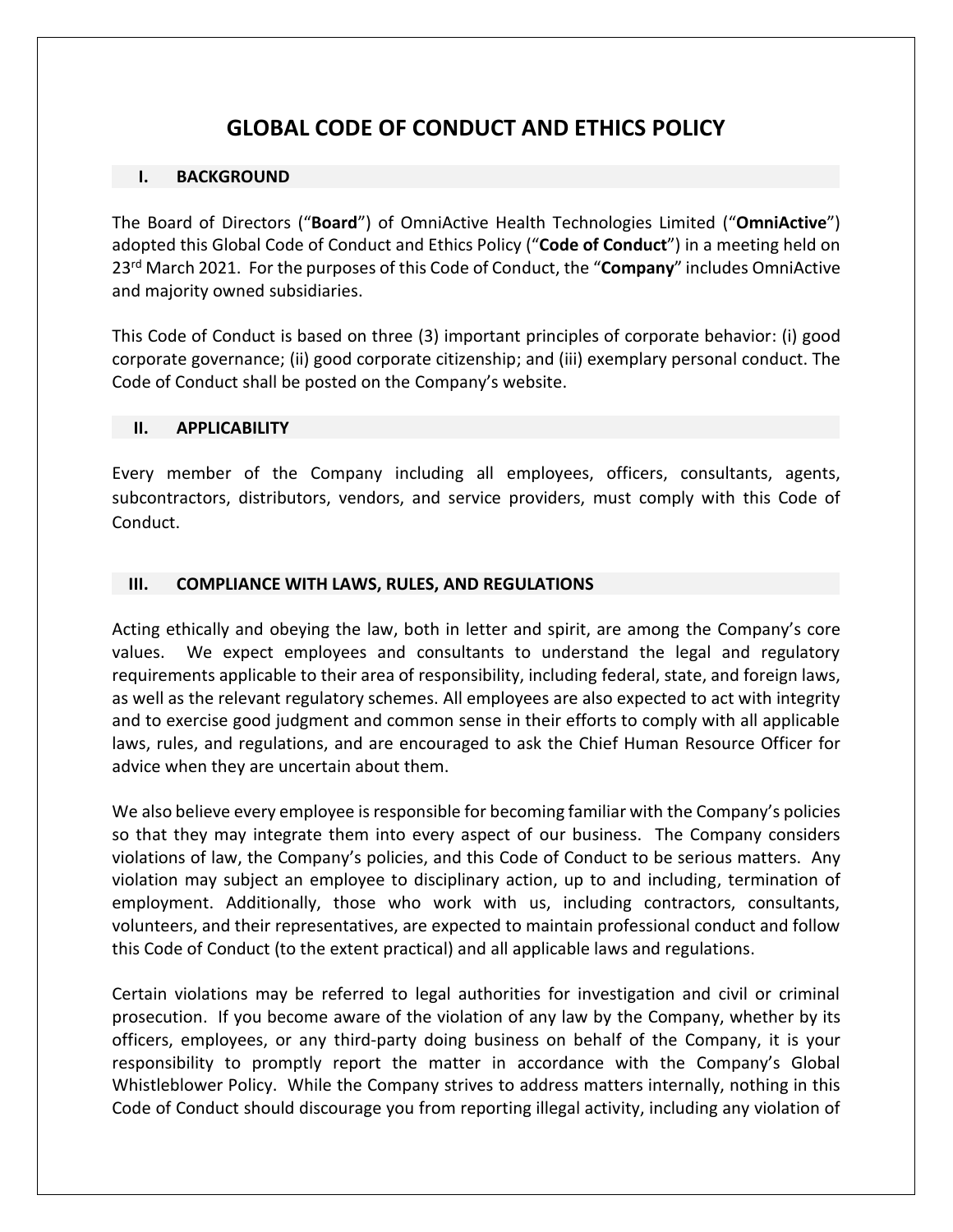law, whether federal, state, local, or foreign, to the appropriate regulatory authority. This Code of Conduct should not be construed to prohibit employees from testifying, participating, or otherwise assisting in any state or federal administrative, judicial or legislative proceeding or investigation.

#### **IV. ADDRESSING CONDUCT THAT IS HARMFUL TO OUR CULTURE AND VALUES**

The Company respects the rights of all employees to express themselves. We believe open dialogue and free expression of ideas is critical to our business; however, the Company will take all reasonable and appropriate steps to address situations in which an employee's conduct or speech endangers the safety of others, violates others' rights to be free from harassment, discrimination, and retaliation, or otherwise conflicts with the Company's culture and values, up to and including, termination of employment.

#### **V. DIVERSITY AND EQUAL OPPORTUNITY**

The Company is an equal opportunity provider and does not discriminate against any person because of his/her gender, caste, religion, age (within statutory limits), marital status, nationality, ancestry, ethnicity, geographical origin, sexual orientation, disability or any other trait protected by applicable law, with respect to any terms of employment such as hiring, promotion, transfer, compensation & benefits, career development opportunities, etc. It is expected that all Company supervisors/managers shall make employment-related decisions based only on the merit of the person and not discriminate against any person because of his/her personal characteristics/traits.

All employees are expected to demonstrate respect and trustworthy behavior in their dealings with other employees as well as external stakeholders.

#### **VI. HONEST AND ETHICAL CONDUCT AND FAIR DEALING**

The Company employees should endeavor to act honestly, ethically, and fairly in both internal and external dealings, including in interactions with co-workers, limited partners, portfolio companies, service providers, and any other third parties with which the Company may conduct business. Statements regarding the Company's business must not be untrue, misleading, deceptive, or fraudulent. You must not take unfair advantage of anyone through manipulation, concealment, abuse of privileged information, misrepresentation of material facts, or any other unfair dealing practice. Employees also are prohibited from creating or submitting false, inaccurate, or misleading invoices, receipts, or other financial or business-related documents to the Company or related businesses.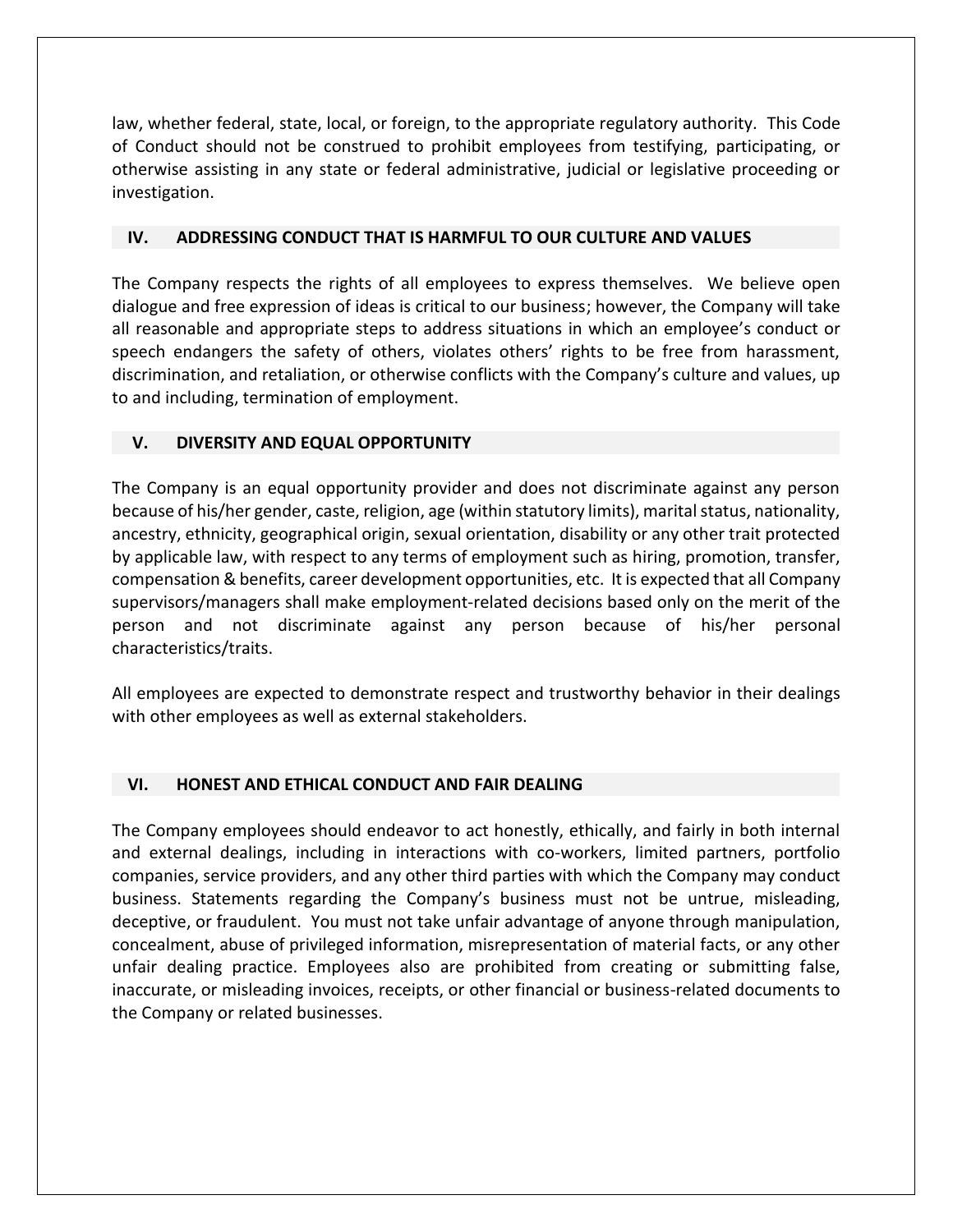### **VII. GIFTS FROM SUPPLIERS AND CUSTOMERS**

Employees should deal honestly and fairly with suppliers, customers, competitors and employees and should award Company business on the basis of quality, delivery, service and competitive pricing. To avoid the appearance of improper influence, no employee or member of an employee's immediate family, should accept any gift of more than a token value, in connection with the Company's commercial relationships with third parties. Neither is it appropriate to accept loans or unusual hospitality (excesses in meal, refreshment or entertainment) from the Company's suppliers or customers. Employees should not take unfair advantage of anyone through manipulation, concealment, abuse of privileged information, misrepresentation of material facts or any other unfair dealing practice.

# **VIII. CONFLICTS OF INTERESTS/CORPORATE OPPORTUNITIES**

The Company expects all employees to conduct themselves and Company business in a manner that reflects the highest standards of ethical conduct, and in accordance with all federal, state, and local laws and regulations. This includes avoiding real and potential conflicts of interests.

Exactly what constitutes a conflict of interest or an unethical business practice is both a moral and a legal question. The Company recognizes and respects the individual employee's right to engage in activities outside of employment which are private in nature and do not in any way conflict with or reflect poorly on the Company.

It is not possible to define all the circumstances and relationships that might create a conflict of interest. If a situation arises where there is a potential conflict of interest, the employee should discuss this with a manager and/or the Company's Chief Human Resource Officer for advice and guidance on how to proceed. The list below suggests some of the types of activity that indicate improper behavior, unacceptable personal integrity, or unacceptable ethics:

- Simultaneous employment by a competitor or supplier to the Company.
- Carrying on Company business with a firm in which the employee, or a close relative of the employee, has a substantial ownership or interest.
- Holding a substantial interest in, or participating in the management of, a firm to which the Company makes sales or from which it makes purchases.
- Borrowing money from customers or firms, other than recognized loan institutions, from which the Company buys services, materials, equipment, or supplies.
- Accepting substantial gifts or excessive entertainment from an outside organization or agency.
- Speculating or dealing in materials, equipment, supplies, services, or property purchased by the Company.
- Participating in civic or professional organization activities in a manner that divulges confidential Company information.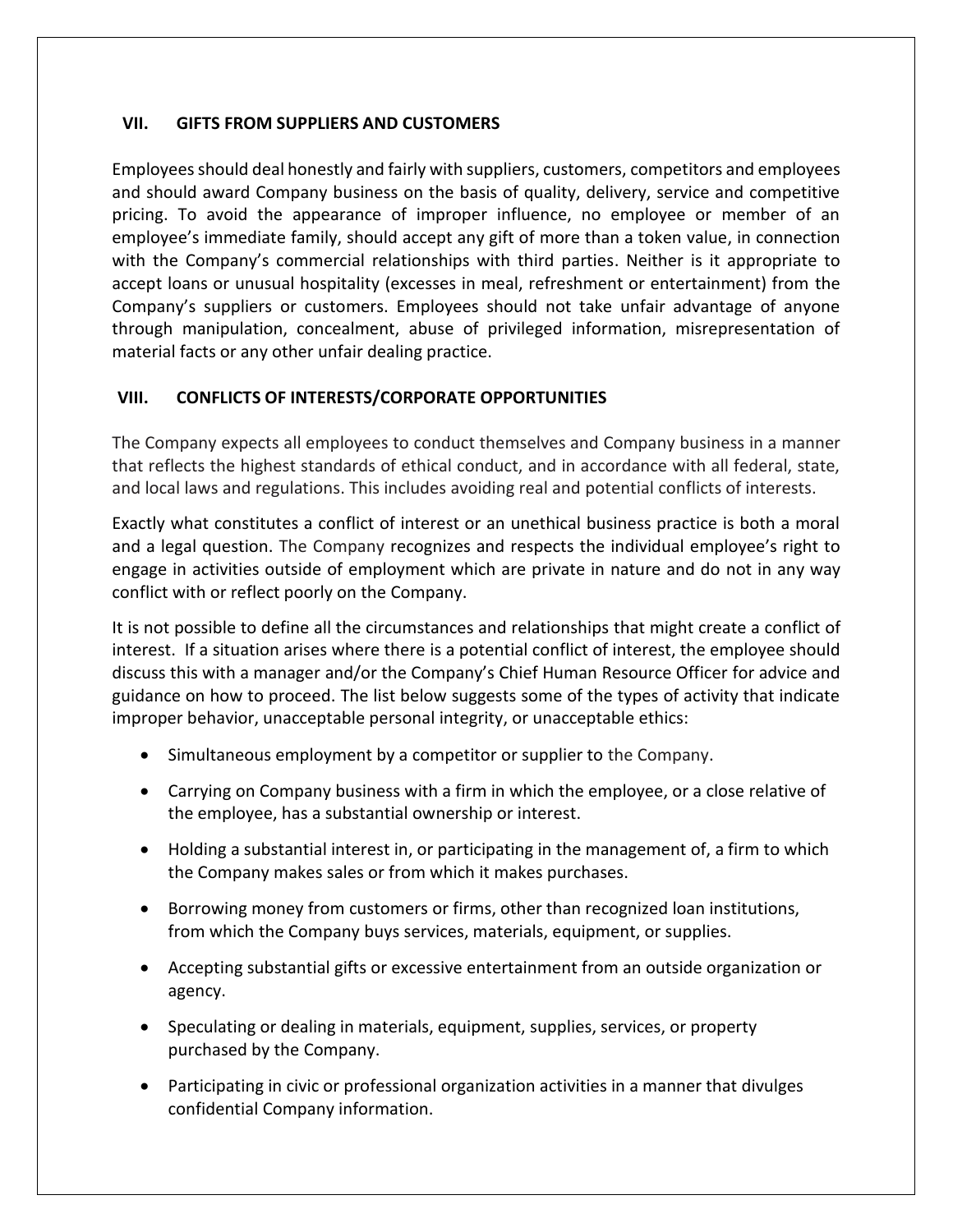- Misusing privileged information or revealing confidential data to outsiders.
- Using one's position in the Company or knowledge of its affairs for personal gains.
- Engaging in practices or procedures that violate antitrust laws, commercial bribery laws, copyright laws, discrimination laws, campaign contribution laws, or other laws regulating the conduct of the Company's business.

# **IX. HEALTH, SAFETY AND ENVIRONMENT**

The Company and the Employees shall strive to provide a safe and healthy working environment and comply, in the conduct of its business affairs, with all regulations regarding the preservation of the environment of the territory it operates in. We all want a safe and healthy workplace, just like our customers want safe, high-quality products. We consider safety to be the driving force behind everything we do as a Company. Quality and safety are foundational commitments, never compromised. The Employees shall be committed to prevent the wasteful use of natural resources and minimize any hazardous impact of the development, production, use and disposal of any of its products and services on the ecological environment.

# **X. CONFIDENTIAL INFORMATION**

Trade secrets and other proprietary information about the Company, its business activities and its customers and suppliers should be treated as confidential. Except to the extent legally required, such information or confidential employee data, should not be disclosed to people inside or outside the Company who do not have a legitimate work-related need to know. Any such disclosure must be made in accordance with the Company policies and any applicable law, including all privacy laws relating to the protection and disclosure of personal data.

In addition to the proper use of information, it is important for employees to prevent misuse or disclosure or destruction (other than in accordance with appropriate record retention policy) of the information for which they are responsible. This information may be in printed form, computer based, or stored on microfilm or stored in some other format. In handling the Company's information owned by a third party and/or licensed by the Company, employees should comply with copyright laws, computer software, licensing agreements and relevant Company policy.

# **XI. Anti-Corruption & Bribery**

Corruption can harm communities, cause damage to our reputation, and disrupt markets. That's why we're committed to winning customers and business based on the merit of our products and never because of bribery or other illegal activity. We prohibit bribery of any kind and in any form. An improper payment to gain advantage in any business situation is never acceptable and could expose you and the Company to criminal sanctions and/or civil liability pursuant to national, state, and local anti-bribery laws. Special care is required when dealing directly or indirectly with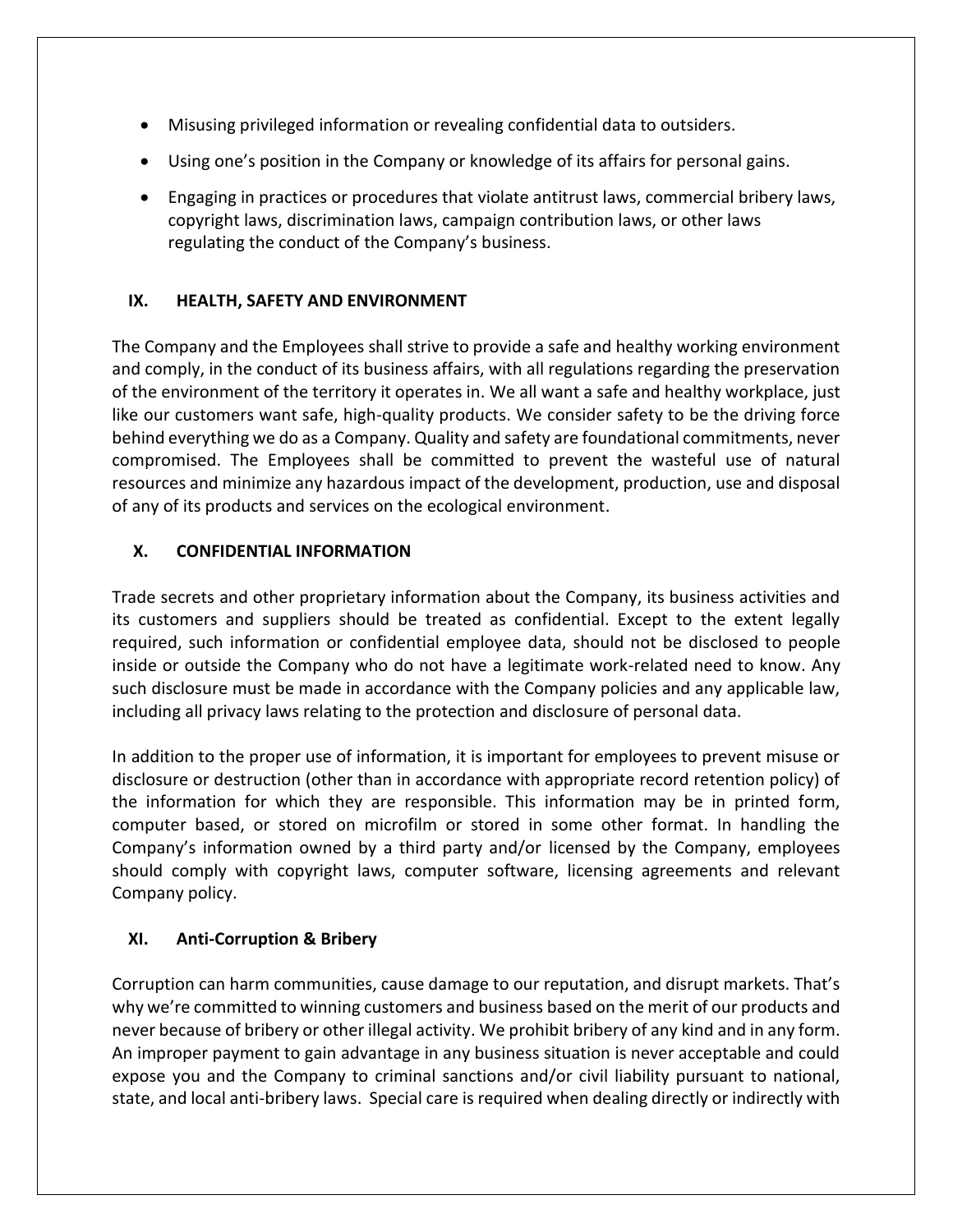Government Officials or Public Official (which includes employees of state-owned enterprises) because of special laws and considerations apply to providing things of value to such officials.

For further details, please refer to our Ani-Bribery Policy or ask clarification in case you may have doubt from any Member of the Executive Committee.

# **XII. POLITICAL ACTIVITY & LOBBYING**

Being involved in the political process is an important part of being a good citizen. We respect the rights of all of our employees to engage in the political process and encourage political participation. Though we respect your involvement in political activities, make sure they remain separate from your work. Know that we never reimburse anyone for political contributions or expenditures. Always:

- Engage in political activities on your own time.
- Use your own resources to further political causes, candidates, or campaigns.
- Avoid speaking on behalf of our company.
- Follow applicable laws and regulations.

# **XIII. SPEAKING ON BEHALF OF OUR COMPANY**

### **COMMUNICATE RESPONSIBLY**

It's easy for communications about our company to be misunderstood. That's why it's important that you refrain from speaking on our Company's behalf unless you're authorized to do so. If you ever are contacted by the media about our Company, refer them to the Corporate Communications team. The same applies to requests to participate in speaking engagements or to publish articles on behalf of our company. By following our policies, we avoid sending confusing messages or sharing inaccurate information about our Company.

We comply with laws that ensure the rights of employees to speak publicly about matters of public concern and engage in concerted activities related to the terms and conditions of employment. Nothing in our Code or our policies is intended or should be construed to interfere with or limit your legal rights.

# **SOCIAL MEDIA**

Social media offers a great way to build relationships and exchange ideas. While we respect your right to use social media, use it in a way that's consistent with our values and policies. Follow the law and be aware that you are responsible for what you publish, so use good judgment. Understand that we never tolerate the use of social media to intimidate, harass, or discriminate against fellow employees.